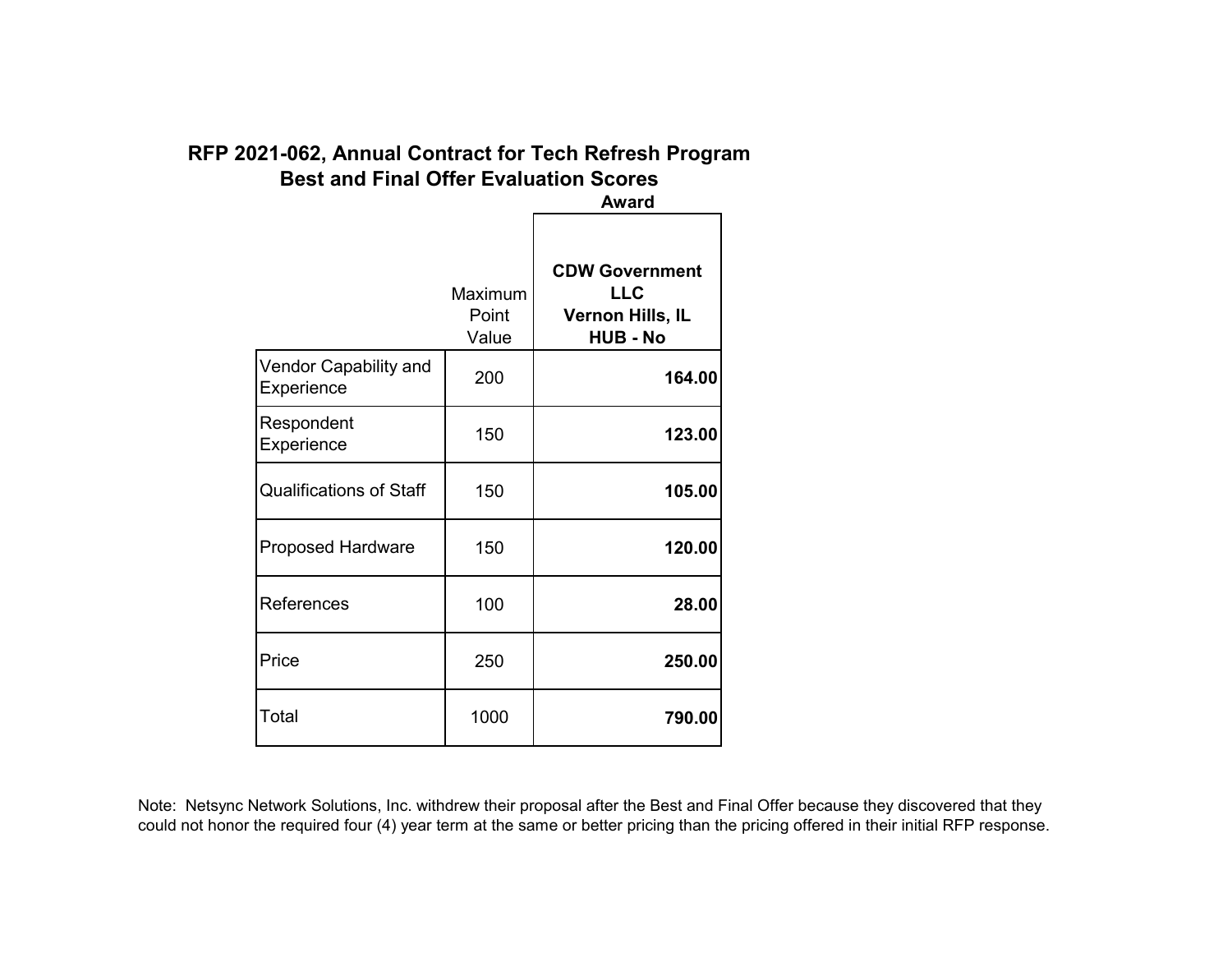# **RFP 2021-062, Annual Contract for Tech Refresh Program**

#### **Presentation and Demonstration Evaluation Scores**

|                                     | Maximum<br>Point<br>Value | <b>CDW Government</b><br><b>LLC</b><br>Vernon Hills, IL<br>HUB - No | Netsync Network<br>Solutions, Inc.<br>Carrollton, TX<br>HUB - Yes |
|-------------------------------------|---------------------------|---------------------------------------------------------------------|-------------------------------------------------------------------|
| Vendor Capability and<br>Experience | 200                       | 164.00                                                              | 156.00                                                            |
| Respondent<br>Experience            | 150                       | 123.00                                                              | 117.00                                                            |
| Qualifications of Staff             | 150                       | 105.00                                                              | 126.00                                                            |
| Proposed Hardware                   | 150                       | 120.00                                                              | 126.00                                                            |
| References                          | 100                       | 28.00                                                               | 50.67                                                             |
| Price                               | 250                       | 211.84                                                              | 250.00                                                            |
| Total                               | 1000                      | 751.84                                                              | 825.67                                                            |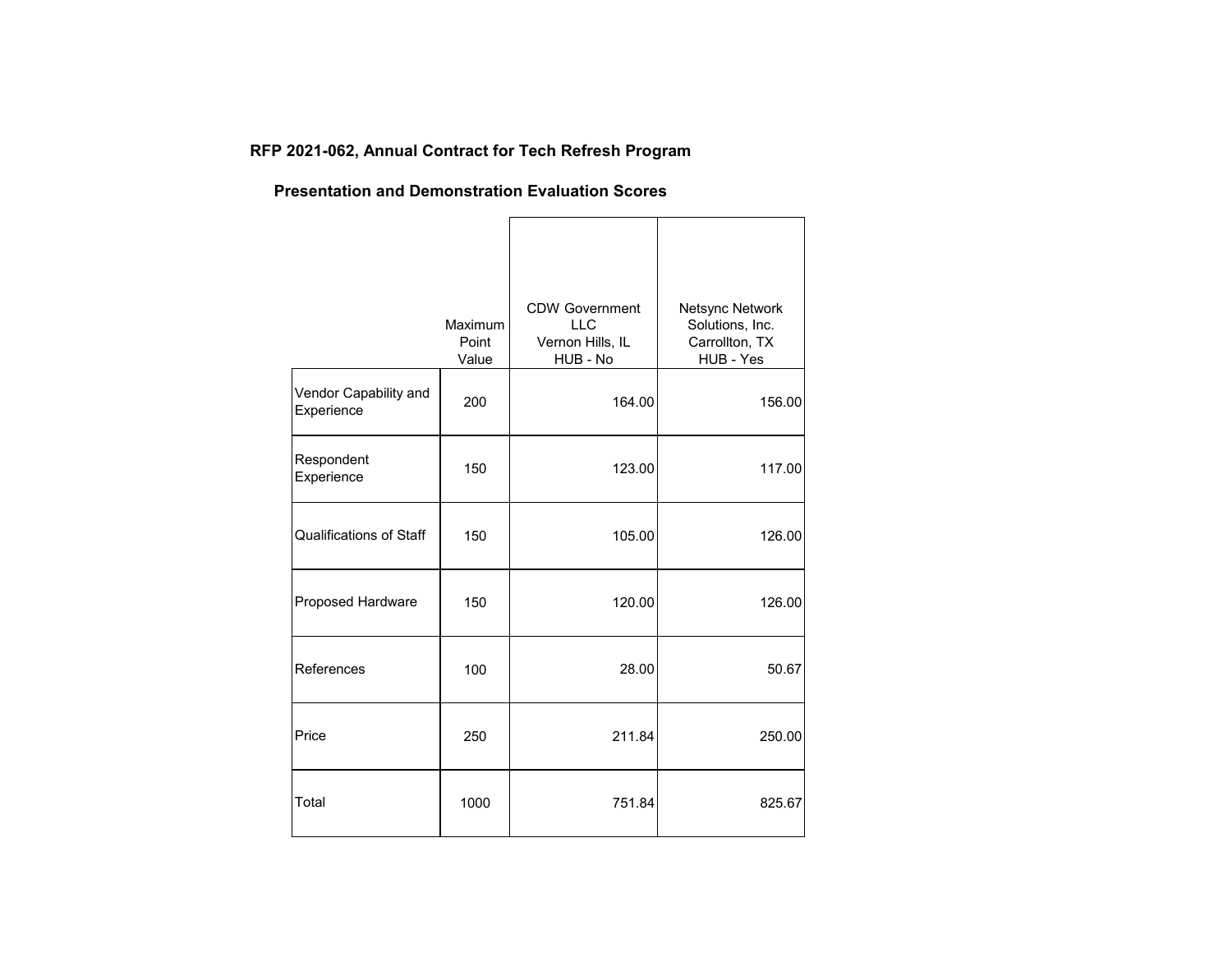### **RFP 2021-062, Annual Contract for Tech Refresh Program**

#### **Initial Evaluation Scores**

|                                     |                |                              | <b>Dahill Office</b><br>Technology                 |                         |                        |
|-------------------------------------|----------------|------------------------------|----------------------------------------------------|-------------------------|------------------------|
|                                     |                | <b>CDW Government</b>        | Corporation dba Xerox<br><b>Business Solutions</b> | <b>GTS Technology</b>   | Happy Computer, Inc.   |
|                                     | Maximum        | <b>LLC</b>                   | Southwest                                          | Solutions, Inc.         | dba ITRemedy           |
|                                     | Point<br>Value | Vernon Hills, IL<br>HUB - No | Coppell, TX<br>HUB - No                            | Austin, TX<br>HUB - Yes | Plano, TX<br>HUB - Yes |
| Vendor Capability and<br>Experience | 200            | 164.00                       | 108.00                                             | 124.00                  | 116.00                 |
| Respondent<br>Experience            | 150            | 126.00                       | 94.50                                              | 106.50                  | 93.00                  |
| Qualifications of Staff             | 150            | 111.00                       | 84.00                                              | 84.00                   | 93.00                  |
| Proposed Hardware                   | 150            | 114.00                       | 102.00                                             | 108.00                  | 120.00                 |
| References                          | 100            | 28.00                        | 36.00                                              | 26.67                   | 44.00                  |
| Price                               | 250            | 211.84                       | 148.02                                             | 206.18                  | 106.16                 |
| Total                               | 1000           | 754.84                       | 572.52                                             | 655.35                  | 572.16                 |

CCKYM was deemed non-responsive for failure to submit a signed Addendum 1.

Scantron Corporation submitted a no-bid.

System MD submitted a no-bid.